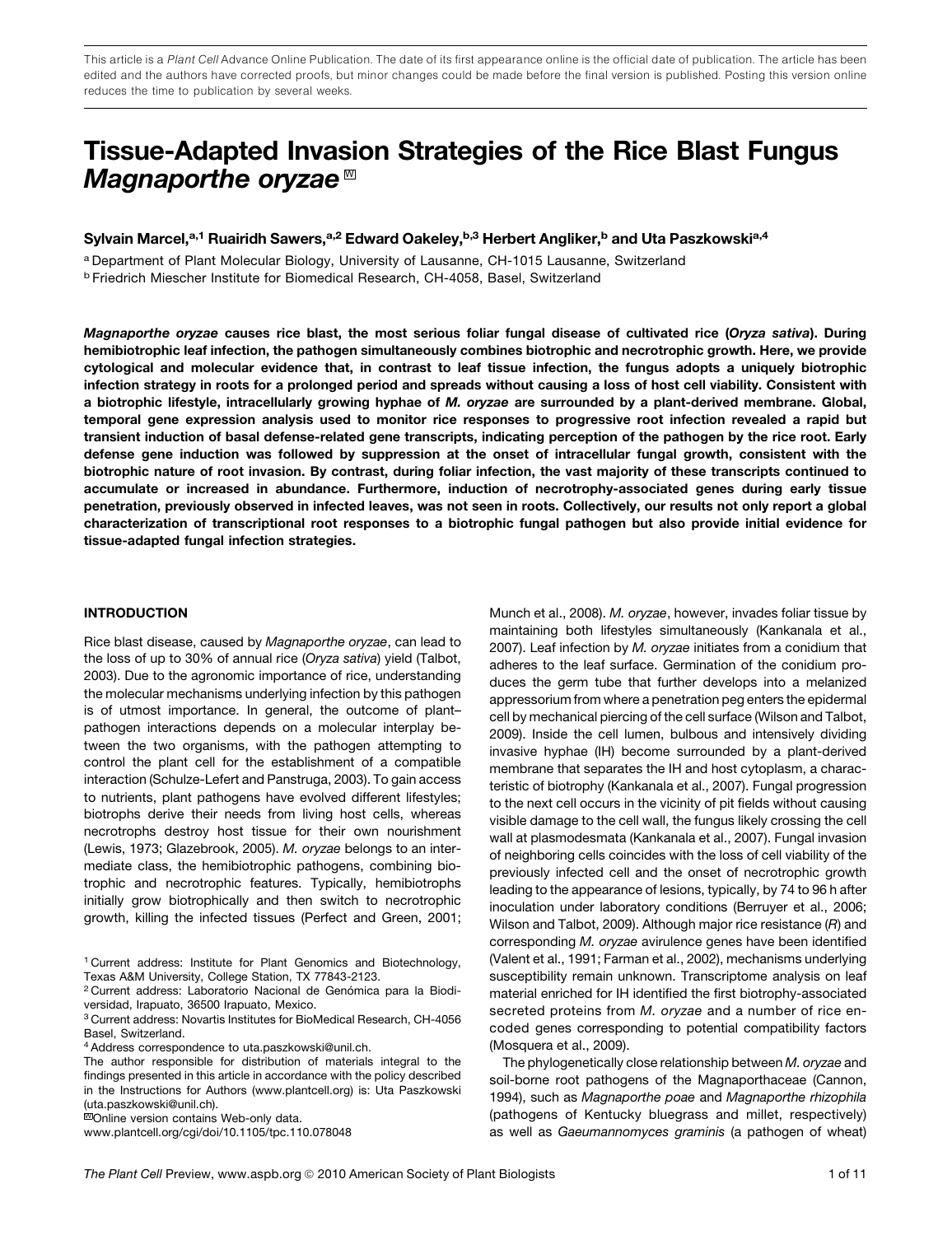suggested that, similar to its relatives, *M. oryzae* also retained the ability to infect roots. Although the distribution of *M. oryzae* in the soil is currently not well characterized, competence of *M. oryzae* to colonize roots efficiently has been recognized (Dufresne and Osbourn, 2001). *Magnaporthe* has been considered a hyphopodiate genus (Landschoot and Jackson, 1989; i.e., members form hyphopodia, simple hyphal swellings that mediate root penetration). For example *G. graminis*, the economically important take-all pathogen of wheat, is a well-studied relative of *M. oryzae* that invades roots via hyphopodia that form on hyphae colonizing the root surface (Asher and Shipton, 1981). As could have been expected, *M. oryzae* also initiates root infection from simple hyphopodia without formation of a specialized infection structure (Sesma and Osbourn, 2004; Tucker et al., 2010). However, *M. oryzae* employs an additional developmental program for appressoria differentiation during leaf infection, a feature that *G. graminis*, for example, lacks. The ability to use either hyphopodia or appressoria thus permits *M. oryzae* to adapt its penetration mechanisms to the properties of the target organ, which in consequence raises questions as to the degree of similarity between leaf and root infection strategies. Over recent years it has become clear that the fungal genetic tool box of *M. oryzae* includes a combination of common and organ-specific components to accomplish initial penetration of either the cuticlecovered leaf epidermis or the rhizodermis (Dufresne and Osbourn, 2001; Sesma and Osbourn, 2004; Tucker et al., 2010). However, the intraradical development of the fungus has not been fully characterized. Standard microscopy investigations have lead to the suggestion that the fungus passes the rhizodermis and the root cortex by inter- and intracellular growth, likely following a hemibiotrophic strategy comparable to that in leaves (Sesma and Osbourn, 2004; Heupel et al., 2010; Tucker et al., 2010). Furthermore, the fungus has been observed finally to enter into the central cylinder of the root from where it systemically spreads throughout the plant (Sesma and Osbourn, 2004), and, following prolonged cocultivation of 2 to 4 weeks, blast symptoms have been observed on both roots and on aerial organs of root-inoculated plants, thereby revealing that although symptom development occurs considerably slower than on leaves, the fungus has the ability to cause disease on roots and systemically (Sesma and Osbourn, 2004). Despite its potential relevance for rice blast epidemiology, root susceptibility to *M. oryzae* receives little attention and thus remains poorly explored. In this study, we provide a detailed characterization of the intraradical stages of root invasion by *M. oryzae* and show that, contrary to the previous understanding, intraradical fungal proliferation from rhizodermal to vascular tissue proceeds in a strictly biotrophic fashion.

#### RESULTS

#### Morphology and Dynamics of Root Infection by M. oryzae

To characterize *M. oryzae* infection of rice roots, we inoculated roots of in vitro cultivated rice plants with conidia of green fluorescent protein (GFP)-expressing *M. oryzae* and documented infection over a period of 10 d by fluorescence and confocal microscopy (Figures 1A to 1F). Within 1 d after inoculation (DAI), conidia germinated, producing fungal hyphae that rapidly made physical contact with the root. By 2 DAI, numerous runner hyphae were present along the longitudinal axis of the root surface (Figure 1A) and the first fungal penetration of the rhizodermis was observed (Figures 1B and 1C). Fungal hyphae entered the tissue mainly through rhizodermal cells, but rare penetration of root hairs was also observed (Figure 1C). Consistent with previous reports, the melanized appressoria that are typically associated with leaf infection were not observed on roots (Sesma and Osbourn, 2004; Tucker et al., 2010). Instead, penetration pegs were formed from swollen hyphal structures reminiscent of hyphopodia (Figure 1B). Upon penetration, primary hyphae rapidly differentiated into thick IH and intracellularly colonized the root rhizodermis with limited hyphal branching (Figure 1D). Fungal progression was characterized by successive invasions of rhizodermal cells with no apparent loss of cell



Figure 1. Morphology and Dynamics of Rice Root Colonization by GFP-Transformed *M. oryzae*.

Fluorescence stereomicroscopy (A) and confocal laser scanning microscopy ([B] to [F]) analysis to monitor fungal infection of rice roots. Root cell walls were stained with propidium iodide in (B) to (F).

(A) Proliferation of runner hyphae on the root surface at 2 DAI. Bar = 50 mm.

(B) Hyphopodia formation (arrow) on the surface of the rhizodermis followed by intracellular penetration of the rhizodermal cell observed at 2 DAI. Bar =  $10 \mu m$ .

(C) Fungal penetration of the rhizodermis through a root hair. Bar  $=$ 20 um.

(D) Intracellular propagation of *M. oryzae* invasive hypha in rhizodermis at 4 DAI. Bar =  $10 \mu m$ .

(E) Bulbous hypha constricts for cell wall crossing to the neighboring cell (arrow). Note swelling prior crossing (arrowhead). Bar =  $5 \mu m$ .

(F) Invasion of vascular tissue observed at 6 DAI. Bar = 15  $\mu$ m.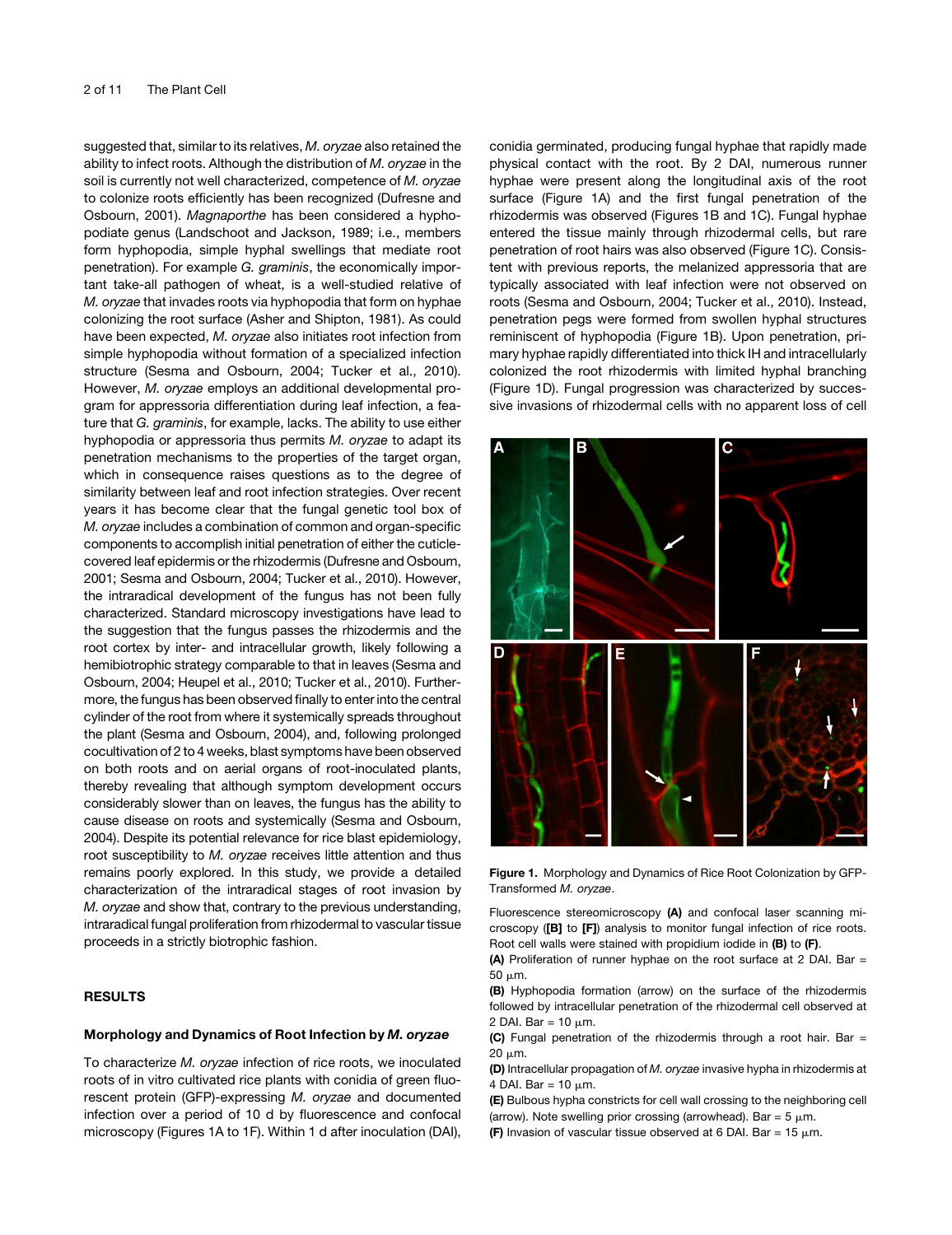viability, as was concluded from an absence of autofluorescence (Figure 1D) and coloration of root cells upon trypan blue staining (Hermanns et al., 2003; Berrocal-Lobo and Molina, 2004; Kimbrough et al., 2004). IH became more bulbous prior to crossing the cell wall and constricted dramatically, resulting in a thin invasive peg at the point of passage (Figure 1E). In this fashion, at 6 DAI, fungal hyphae had spread to inner cell layers of the root, including the cortex, the endodermis, and the vascular tissue (Figure 1F). The different root types of the rice root system, namely, crown, large lateral, and fine lateral roots (Gutjahr et al., 2009; Rebouillat et al., 2009), were equally well colonized. Infection in independent experiments proceeded with hyphopodia formation at 2 DAI, cortex infection by 4 DAI, and entrance into the vasculature by 6 DAI. Development of disease symptoms was not observed at any point up to 10 d of in vitro cocultivation. However, on stems and leaves of >15% of root-inoculated plants, typical blast symptoms developed at 4 weeks after inoculation when rice plants were grown and inoculated in sand culture (Sesma and Osbourn, 2004). In summary, *M. oryzae* exhibited strictly intracellular invasion of all rice root cell layers and rapidly colonized the root, including the vascular tissue, without causing necrosis within the assessed period of up to 10 DAI.

### M. oryzae Practices a Biotrophic Lifestyle during Rice Root Infection

In leaves, fungal growth is linked to the loss of cell viability behind the infection front (Kankanala et al., 2007). The absence of apparent cell death in infected roots prompted us to verify the viability of root cells hosting fungal structures. Infected roots were treated with the lipophilic endocytic dye FM4-64 to allow monitoring of endocytosis and endosome formation (Bolte et al., 2004). After 20 min of incubation, internalization of FM4-64 was observed in endomembrane structures that formed in a similar fashion in noninfected (Figures 2A and 2B, arrowheads) and in *M. oryzae*– infected cells (Figure 2A, arrows), indicating that intracellular fungal colonization did not affect cellular membrane dynamics and, thus, cell viability. Importantly, in contrast to leaf infection, invaded root cells remained alive once the fungus had progressed to adjacent cells, as reflected by continuous endocytotic activity (Figure 2A, arrows). It was therefore predicted that the fungus remains enveloped in a plant-derived extrainvasive hyphal membrane throughout intracellular growth. Transmission electron microscopy was performed on 8 DAI infected tissue to visualize the plant-fungal interface. The presence of an electron-dense plantderived membrane was observed around intracellular fungal structures, acting to isolate IH from the cellular content of the host cells (Figures 2C to 2E). Crossing of the cell wall was associated with extreme hyphal constriction of the IH but without indication of damage (Figure 2E). Thus, *M. oryzae* maintains an intimate biotrophic relationship with the hosting root cell over at least 8 DAI without apparent loss of host cell viability.

#### The SYM Signaling Pathway Is Not Required for Intracellular Accommodation of M. oryzae

Biotrophic root invasion by *M. oryzae* is morphologically reminiscent of the root endosymbiosis with arbuscular mycorrhizal



Figure 2. Microscopic Examination of Membrane Dynamics in Rice Cells Invaded by GFP-Transformed *M. oryzae*.

(A) and (B) Confocal laser scanning micrograph using maximum projection of a z-stack of infected (A) and a single projection of noninfected (B) root tissue at 4 DAI treated with the endocytic tracer FM4-64. Note the internalization of FM4-64 into endomembrane structures in invaded (arrows) and noninvaded (arrowheads) rhizodermal cells. Bars =  $10 \mu m$ .

(C) to (E) Transmission electron micrographs of cross sections of infected root cells prepared at 8 DAI showing enveloping of intracellular invasive fungal hyphae by a plant-derived membrane (C). The fungal-plant interface is composed of the fungal plasma membrane, the fungal cell wall, and the plantderived membrane.

(D) Magnified transmission electron micrograph of the plant-fungal interface presented in (C).

(E) Transmission electron micrograph illustrating the constriction of the IH during cell-to-cell crossing.

FPM, fungal plasma membrane; IH, invasive hypha; PDM, plant-derived membrane; RC, rice cell; RCW, rice cell wall. Bars = 200 nm.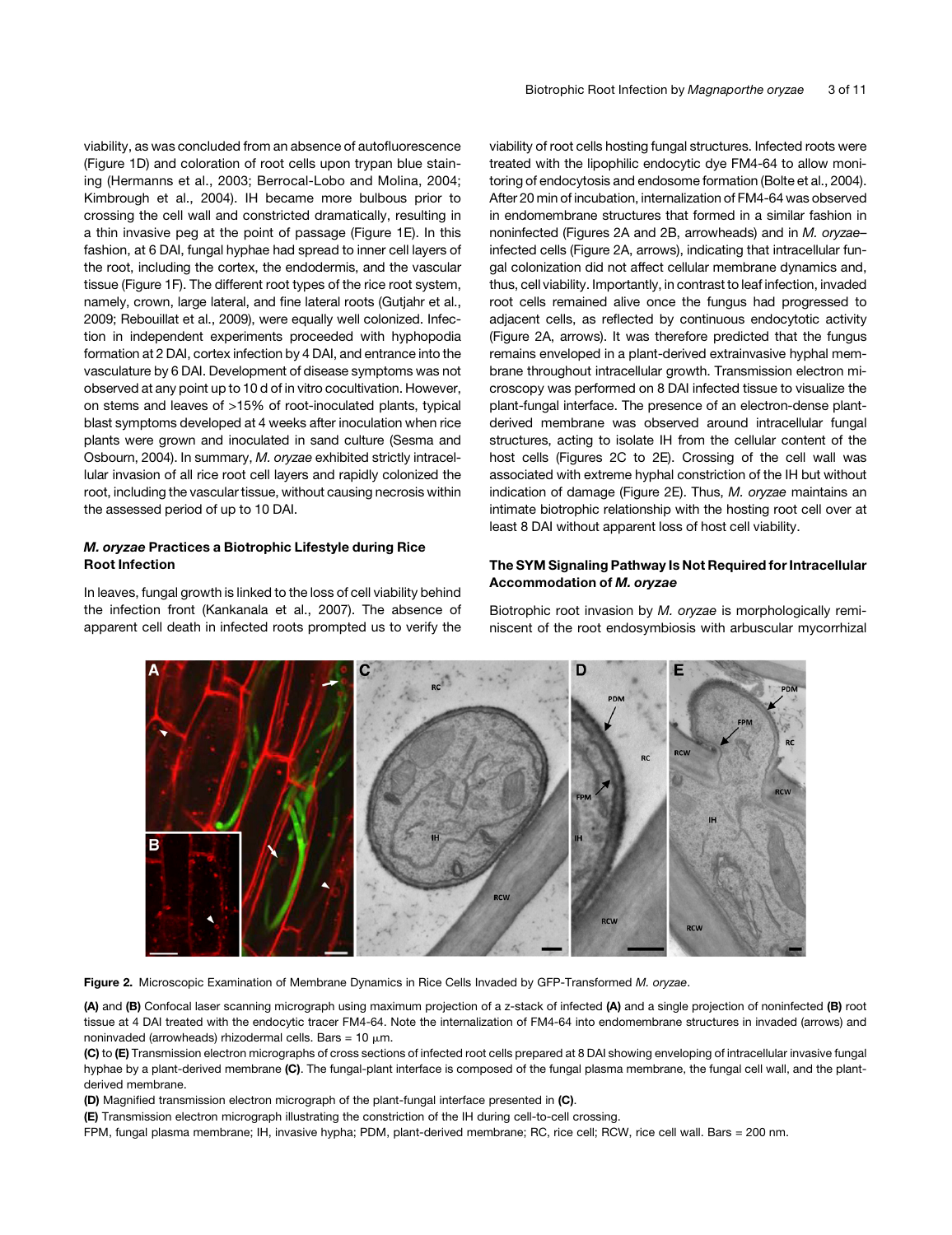

Figure 3. Confocal Laser Scanning Microscopy of Root Infection of *castor-1* and *ccamk-2* Mutants by GFP-Expressing *M. oryzae.*

Root colonization of *castor-1* ([A] and [B]), *ccamk-2* ([D] and [E]), and corresponding wild type ([C], cv Dongjin; [F], cv Nipponbare, respectively). (A) and (D) Hyphopodia formation (arrows) on the rhizodermis of *castor-1* (A) and *ccamk-2* (D). Cell walls were stained with propidium iodide. Bars =  $10 \mu m$ .

(B), (C), (E), and (F), Mutant ([B] and [E]) and corresponding wild type ([C] and [F]) roots stained with the endocytotic tracer FM4-64. Endocytotic vesicles (arrowheads) in *castor-1* (B) and *ccamk-2* (E) are indicative of viable invaded mutant cells. Bars = 20 mm. All images represent maximum projections of a z-stack.

(AM) fungi (Paszkowski, 2006) that requires an intact signaling pathway, termed SYM for common symbiosis signaling (Parniske, 2008), consisting of at least four genes in rice (Gutjahr et al., 2008, and citations therein). This pathway had been hypothesized to be required generally for intracellular accommodation of microbes (Parniske, 2000). We examined two representative rice *sym* mutants, *castor-1* and *ccamk-2* (Gutjahr et al., 2008), that affect the signaling cascade upstream (*castor-1*) and downstream (*ccamk-2*) of calcium spiking, a central molecular signature to signal transduction. Hyphopodia formation and intracellular growth of *M. oryzae* hyphae were unchanged in the roots of the two mutants compared with wild-type plants (Figures 3A, 3C, 3D, and 3F). Viability of the invaded cells was confirmed by FM4-64 staining (Figures 3B and 3E). Therefore, in contrast to biotrophic root colonization by AM fungi, root biotrophy of *M. oryzae* does not require an intact SYM signaling pathway.



Figure 4. Real-Time RT-PCR–Based Temporal Expression Analysis of Rice and *M. oryzae* Genes during Root Invasion.

Left, constitutively expressed *M. oryzae* ribosomal 28S cDNA monitors the increasing amount of intra- and extraradical fungal proliferation (Qi and Yang, 2002); right, root invasion by *M. oryzae* leads to increased transcript accumulation of pathogenesis-related proteins at different stages of the interaction. Expression levels are shown relative to the constitutively expressed CYCLOPHILIN2 gene. Error bars indicate SD from three technical replicates. Statistical significance of gene induction in *M. oryzae*–infected versus control roots: \*, P < 0.05; \*\*\*, P < 0.001. Gray, white, and black bars correspond to mock-inoculated root samples at 2, 4, and 6 DAI, respectively. Dotted and horizontally and diagonally striped bars refer to *M. oryzae*–infected root samples at 2, 4, and 6 DAI, respectively.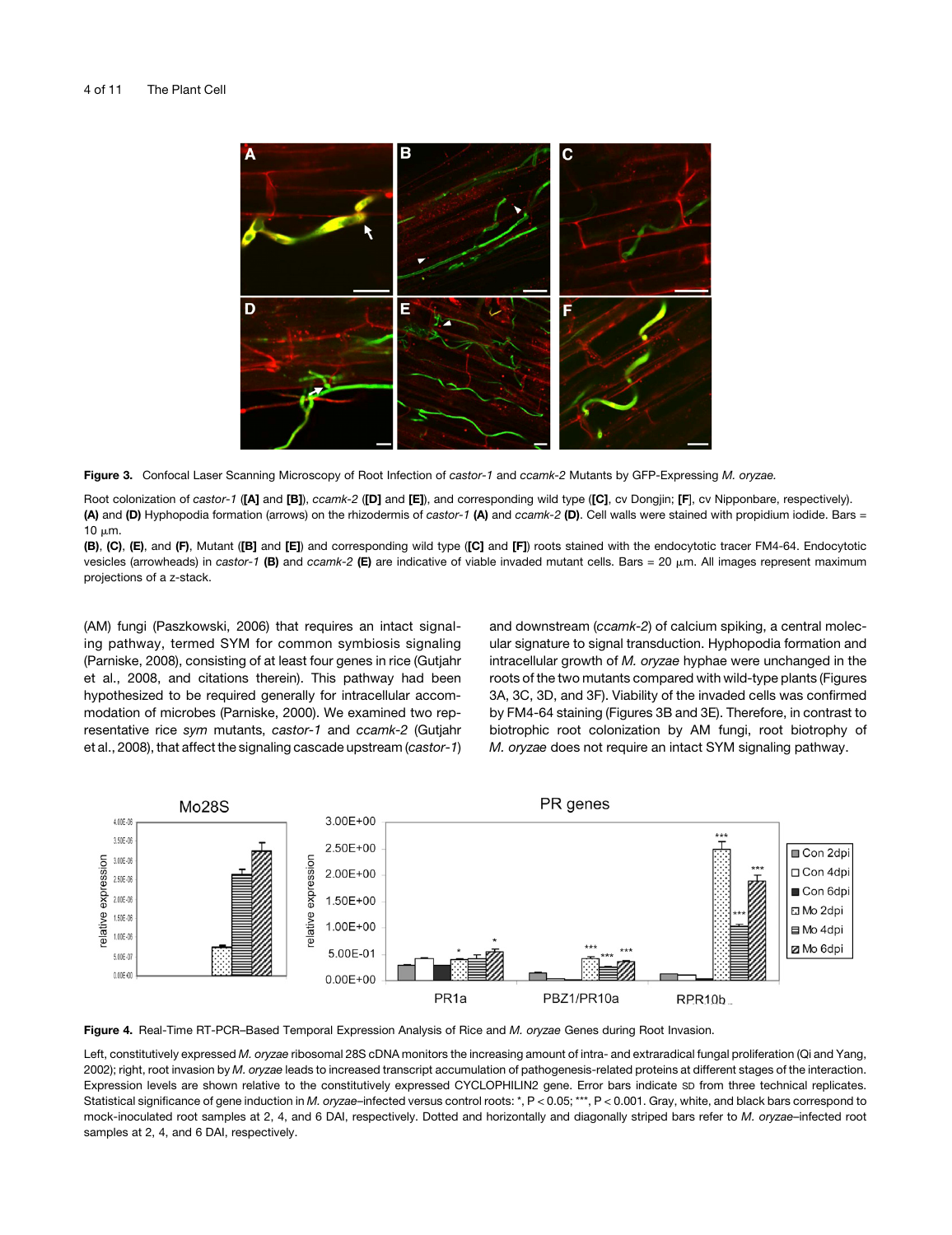#### Root Invasion by M. oryzae Is Accompanied by Suppression of Defense Response

During the establishment of foliar compatible plant–pathogen interactions, the perception of the pathogen by the plant is accompanied by the induction of a large number of proteins (Tao et al., 2003). By contrast, molecular responses to root infection by pathogens are largely unknown, as are root defense markers. To characterize rice root invasion by *M. oryzae* at the molecular level, we used well-established foliar defense genes. Three members of the pathogenesis-related (Kankanala et al., 2007) gene families PR1 and PR10 were selected that previously had been shown to display strong gene induction during leaf infection by *M. oryzae* (Midoh and Iwata, 1996; Agrawal et al., 2001; McGee et al., 2001). Furthermore, induction mirrored infection dynamics for the two *PR10* genes *RPR10a* (equivalent to *PBZ1*, probenazole-induced) and *RPR10b* (Midoh and Iwata, 1996; McGee et al., 2001). Temporal expression analysis of the three PR genes during root invasion revealed increased transcript accumulation in infected relative to control roots (Figure 4). Transcript levels of the two *PR10* genes were highest at 2 DAI, followed by a reduction in transcript levels at 4 and 6 DAI. Levels of *PR1a* transcript, by contrast, were marginally induced at 6 DAI. Thus, contrary to leaf infection, the gene expression dynamics did not match progressive root invasion. Despite the utility of these genes as leaf defense markers, our data suggest that they are less suitable as markers for root pathogenesis.

This observation and the fact that biotrophic colonization of plant cells by beneficial or pathogenic fungi has been shown to be associated with suppression of plant defense responses (Schulze-Lefert and Panstruga, 2003; Harrison, 2005; Caldo et al., 2006) led us to determine the global transcriptional response of rice roots following the invasion by *M. oryzae*. Infected and noninfected roots were collected at 2, 4, and 6 DAI and transcript accumulation quantified using the Affymetrix rice GeneChip platform. Using a linear model, 2245 features (equivalent to 2009 distinct genes) were identified exhibiting a different expression profile in infected compared with noninfected roots (see Supplemental Data Set 1 online). Principal component analysis (PCA) showed that transcriptome alteration was most pronounced at 2 DAI (Figure 5A, left panel), indicative of a large-scale, early, and transient transcriptional response to infection. Modeling the dynamics of the 2245 features across the two treatments and three time points allowed features to be grouped into six distinct expression profiles (profiles I to VI), of which the largest group, termed profile I, corresponded to 720 features that showed a strong increase in accumulation at 2 DAI with a reduction at the 4 and 6 DAI time points (Figure 5B; see Supplemental Data Set 1 online). Within this category were a large proportion of genes representative of basal defense with some of them already well characterized during leaf infection (Table 1); for example, an endochitinase (Chit1; Kim et al., 2009), an elicitor-inducible shikimate kinase (SK2; Kasai et al., 2005), certain members of the WRKY family (WRKY71, Chujo et al., 2008; WRKY53, Chujo et al., 2009), or noteworthy, the previously described chitin receptor (chitin-elicitor binding protein, CEBiP; Kaku et al., 2006), a Ser/Thr protein kinase previously reported to be associated with defense against biotrophic rust fungi in



Figure 5. Comparative Analyses of Gene Expression Profiles in Roots and Leaves during *M. oryzae* Infection.

(A) Left, PCA of transcript accumulation levels in *M. oryzae–*infected (M) and noninfected (NI) roots sampled at 2, 4, and 6 DAI (M2, M4, M6 and NI2, NI4, NI6, respectively). Right, PCA of fold change ratios in *M. oryzae*–infected roots (MR) sampled at 2, 4, and 6 DAI, and leaves (ML) sampled at 3 and 4 DAI (MR2, MR4, MR6 and ML3, ML4, respectively) PC1 and PC2, principal components 1 and 2, respectively.

(B) Fold change of transcript accumulation ( $log<sub>2</sub>$  units) of 720 transiently induced features in roots and leaves, sampled at 2, 4, and 6 DAI, and 3 and 4 DAI, respectively. Yellow indicates increased level of expression; blue indicates decreased level of expression (scale shown below).

other cereals (ORK10; Cheng et al., 2002b), and *NAC4*, a transcriptional activator involved in the initiation of hypersensitive response–associated cell death (Kaneda et al., 2009). The distinct gene expression pattern was independently confirmed by real-time RT-PCR (see Supplemental Figure 1 online). The patterns of transcript accumulation of these genes are consistent with perception of the pathogen followed by biotrophyaccompanied defense suppression.

We compared our data to a publicly available Affymetrix data set (GSE7256) generated from *M. oryzae–*infected leaves sampled at 3 and 4 DAI and found that, on average, the expression values of the 720 induced feature candidates, including the previously characterized defense-related genes, remain high in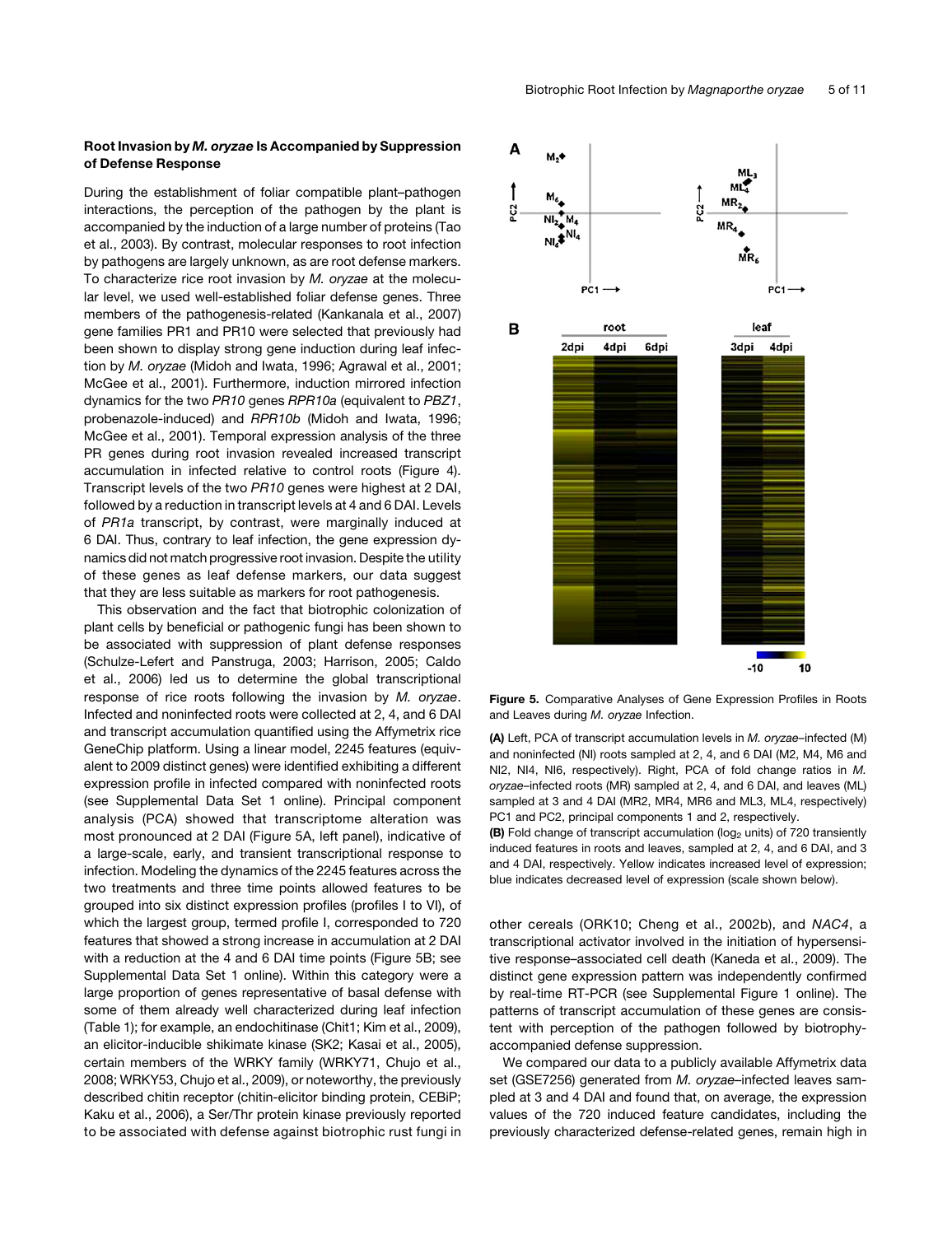| Table 1. Expression of Genes Representative for Plant Defense Response and Cell Death |                        |              |       |       |       |        |       |  |  |
|---------------------------------------------------------------------------------------|------------------------|--------------|-------|-------|-------|--------|-------|--|--|
| Gene Name                                                                             | Description            | TIGR         | Roots |       |       | Leaves |       |  |  |
|                                                                                       |                        |              | 2 DAI | 4 DAI | 6 DAI | 3 DAI  | 4 DAI |  |  |
| <b>CEBiPa</b>                                                                         | Chitin receptor        | Os03q04110   | 2.1   | 1.2   | 1.3   | 3.9    | 8.0   |  |  |
| ORK10 <sup>b</sup>                                                                    | Ser/Thr protein kinase | Os01q02300   | 8.5   | 1.5   | 1.5   | 0.8    | 5.6   |  |  |
| SK <sub>2</sub> c                                                                     | Shikimate kinase       | Os06a12150   | 6.7   | 2.4   | 1.9   | 1.1    | 2.5   |  |  |
| WRKY53 <sup>d</sup>                                                                   | Transcription factor   | Os05q27730   | 5.6   | 1.3   | 1.5   | 1.8    | 3.9   |  |  |
| WRKY71 <sup>e</sup>                                                                   | Transcription factor   | Os02q08440   | 17.8  | 1.5   | 2.1   | 9.3    | 17.1  |  |  |
| NAC4 <sup>f</sup>                                                                     | Transcription factor   | Os01q60020.1 | 5.6   | 2.5   | 1.7   | 11.8   | 36.1  |  |  |
| Chit19                                                                                | Chitinase              | Os02q39330   | 42.6  | 4.8   | 5.9   | 5.1    | 12.0  |  |  |
| JAmyb <sup>h</sup>                                                                    | Transcription factor   | Os11q45740.1 | 1.6   | 0.9   | 1.6   | 21.4   | 164.5 |  |  |

Transcript accumulation fold change of infected relative to noninfected tissue at 2, 4, and 6 DAI for roots and 3 and 4 DAI for leaves. aKaku et al. (2006).

bCheng et al. (2002). cKasai et al. (2005). <sup>d</sup>Chujo et al. (2009). eChujo et al. (2008). f Kaneda et al. (2009).

gKim et al. (2009). hLee et al. (2001).

leaves at 3 to 4 DAI, and even increase, in the later stages of infection (Figure 5B, Table 1). PCA using all features indicated that the 2 DAI root sample was most similar to the two leaf samples (Figure 5A, right panel). Host transcriptional changes at early stages of root infection are therefore the most similar ones to leaf infection profiles. In addition, features corresponding to a cell death (and thus necrotrophy) marker, the jasmonic acid– inducible myb transcription factor *JAmyb* (Lee et al., 2001; Mosquera et al., 2009), displayed high and increasing expression values in leaves, whereas root invasion did not lead to induction of *JAmyb* (Table 1).

In summary, the transcriptional state of the rice leaf and root tissue upon invasion by *M. oryzae* differs profoundly with basal defense-related transcripts being rapidly, but transiently, induced during the early stages of biotrophic root infection, whereas the same transcripts continue to accumulate at high levels during the hemibiotrophic infection of leaves.

#### **DISCUSSION**

We performed a detailed cytological and molecular characterization of rice root invasion by *M. oryzae*. After formation of morphologically distinct penetration structures, namely, melanized appressoria on leaves and simple hyphopodia on roots, colonization of each tissue is comparably efficient regarding fungal spread from the outer epidermal to the inner conductive tissue. On leaves, the fungus penetrates the epidermis at 1 to 1.5 DAI and grows into mesophyll and conductive tissue within 3 to 4 DAI (Berruyer et al., 2006; Wilson and Talbot, 2009). In our study, rhizodermal penetration occurred at 2 to 3 DAI, followed by cortex and stele invasion at 4 and 6 DAI, respectively. Thus, within 3 to 4 d after invasion of the outermost cell layer, the fungus had entered into the conductive tissue of either organ, at which point infection in the leaf is accelerated (Berruyer et al., 2006) and systemic plant infection commences from roots (Sesma and Osbourn, 2004). On its route toward the root vasculature, the fungus progresses intracellularly, displaying limited hyphal branching inside the cells, in contrast to the intense hyphal proliferation that almost entirely fills leaf sheath cells (Kankanala et al., 2007; Mosquera et al., 2009). Root infection by *M. oryzae* was marked by cellular features typical for biotrophic interactions: the presence of a plant-derived membrane surrounding intracellular IH separating fungal from host cytoplasm and a massive constriction of the fungal hyphae when crossing host cells leading to a nondestructive progression of the pathogen within the tissue (Wharton et al., 2001; Harrison et al., 2002; Lagopodi et al., 2002; Panstruga, 2003; Maciá-Vicente et al., 2009). Importantly, in leaf tissue, biotrophic growth is restricted to the front of infection since penetrated cells die once the fungus progresses to the neighboring cells (Kankanala et al., 2007). However, biotrophic invasion of roots is continuous, as demonstrated by living root cells that remain capable of endocytosis along the fungal infection path, indicating the preference for a prolonged asymptomatic growth in roots as opposed to hemibiotrophy on leaves (Berruyer et al., 2006; Kankanala et al., 2007; Wilson and Talbot, 2009). Lesion formation is known to be preceded by the induction of *JAmyb*, a jasmonic acid–inducible Myb transcription factor (Lee et al., 2001; Mosquera et al., 2009). In contrast to many other defenseassociated genes, *JAmyb* is also wound induced and therefore linked to cell death per se. The absence of induction of *JAmyb* in *M. oryzae*–infected rice roots therefore provides molecular support for the absence of cell death.

Further support for the occurrence of tissue-specific infection strategies of phytopathological fungi is lent by the recent discovery that *Ustilago maydis–*induced tumor formation on different organs of the maize (*Zea mays*) plant is associated with organ-specific gene expression in maize (and *U. maydis*), including differences in transcript levels of defense genes (Skibbe et al., 2010). Rice root infection by *M. oryzae* must rely on adapted plant transcriptional reprogramming, allowing the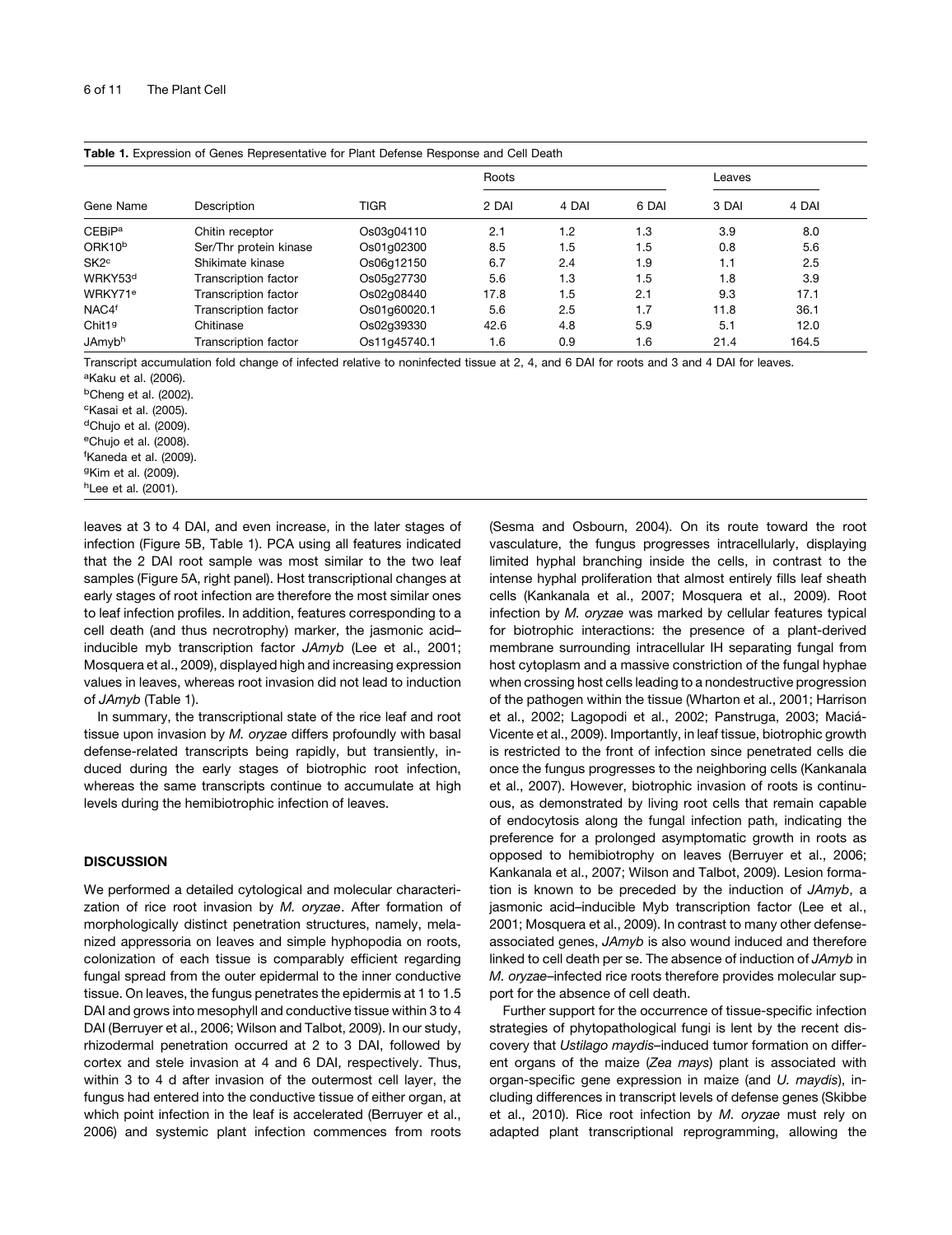establishment of the biotrophic development of the pathogen (Panstruga, 2003; Schulze-Lefert and Panstruga, 2003; O'Connell and Panstruga, 2006). We observed the early and transient triggering of genes implicated in a nonspecific basal defense response, typical of the perception of pathogen-derived elicitors or pathogen-associated molecular patterns (Boller and Felix, 2009). Constituents of the fungal cell wall, such as chitin and other glucans, have been recognized as conserved pathogenassociated molecular patterns, and we observed transient accumulation of transcripts encoding the chitin receptor CEBiP (for chitin elicitor binding protein) that has previously been shown to play a central role in pathogen recognition (Kaku et al., 2006). The rice Ser/Thr kinase ORK10 was also included, a homolog of the wheat (*Triticum aestivum*) LRK10 (Feuillet et al., 1997) and the oat (*Avena sativa*) ORK10 (Cheng et al., 2002a) proteins that are associated with the response to rust fungi that biotrophically infect plant leaves. During the establishment of a compatible interaction between oat and the rust fungus, transcription of ORK10 becomes suppressed, whereas expression remains high during an incompatible interaction (Cheng et al., 2002a). Similar dynamics of initial induction and subsequent attenuation of defense-related gene expression were observed at early stages of compatible leaf interactions with other biotrophic fungal pathogens, such as between maize and *U. maydis* (Doehlemann et al., 2008) or between barley (*Hordeum vulgare*) and *Blumeria graminis* (causing powdery mildew disease; Caldo et al., 2006). In both interactions, transcriptional reduction coincided with the onset of cell invasion, consistent with the necessity for suppression of basal defense prior differentiation of intracellular fungal feeding structures (O'Connell and Panstruga, 2006). For instance, in the barley–powdery mildew interaction, gene expression profiling revealed an overall repression of defenserelated genes during haustoria formation (Caldo et al., 2004, 2006; Gjetting et al., 2007). The dynamics of transcriptional changes in rice roots infected by *M. oryzae* is therefore similar to that of leaves infected by biotrophic fungal pathogens and provides evidence that basal defense in roots can be targeted for suppression by, as yet elusive, fungal pathogen-derived



Figure 6. Model of the Epidemiological Life Cycle of *M. oryzae* under Field Conditions.

Root invasion commences from rhizosphere-borne inoculum, such as mycelium-infested plant remnants or microsclerotia (A). Systemic spread of *M. oryzae* that is continuously nourished by a symptomless plant (B). Hyphal infection of the aerial parts of the plant causes disease when the fungus switches to necrotrophic growth, which results in lesion formation (C) and produces large amounts of asexual spores, rapidly infecting leaves of other plants leading to the devastating spread of the disease (C'). During harvest, infested crop residues and fungal resting structures (microsclerotia) remain in the soil (D), from where biotrophic root invasion of newly planted seedlings can be reinitiated (A).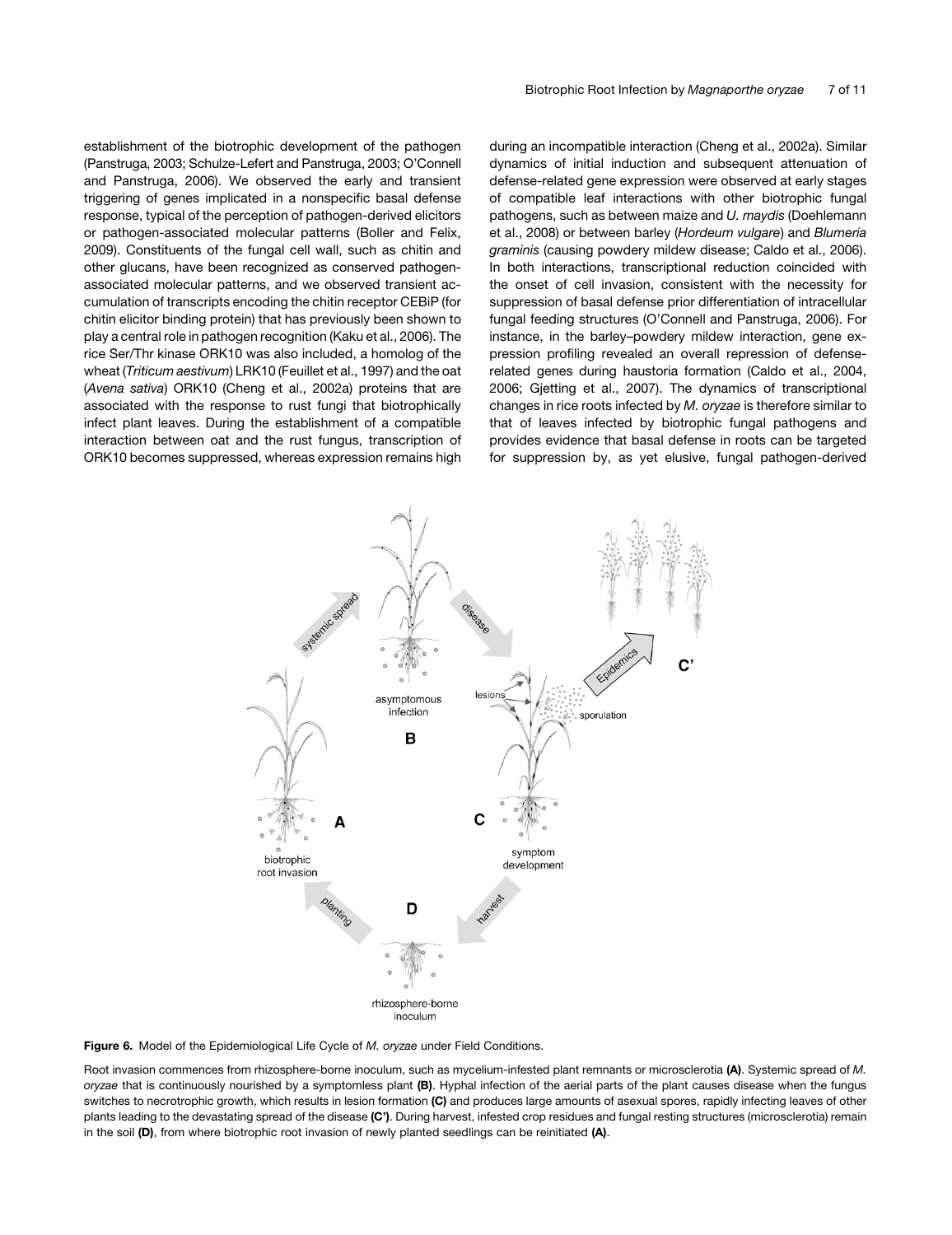effector proteins. Although it is still not known whether *M. oryzae* IH share feeding properties with haustoria, comparable plant transcriptional reprogramming may assist intracellular proliferation of IH. Similarly, cellular and molecular evidence has demonstrated modulation of plant defense response during AM symbiosis (Gianinazzi-Pearson et al., 1996; Harrison, 2005), suggesting a common plant response to both symbiotic and pathogenic biotrophs. Commonalities between these two types of interactions have earlier been recognized (Güimil et al., 2005; Paszkowski, 2006); however, the only signaling pathway currently known to be required for intracellular accommodation of root biotrophs, the common SYM signaling pathway, is dispensable for intracellular growth of *M. oryzae.*

The study of leaf biotrophy during *M. oryzae* infection of rice is hampered by the simultaneous presence of necrotrophy. Therefore, it remains technically challenging to focus molecular analyses on the limited number of plant cells that respond specifically to biotrophic invasion. Expression analysis on rice leaf sheath material enriched for intracellular IH recently showed that known defense response–associated genes were moderately induced in this tissue (Mosquera et al., 2009). This transcriptome snapshot does not distinguish between moderate inductions corresponding to temporally static, increasing, or decreasing expression. Transcriptional reprogramming of leaf cells for a transient cell invasion phase might differ from that of the durable biotrophy in roots, which could explain the opposite patterns of expression profiles in roots and leaves observed in this study.

Nevertheless, disease symptoms also develop on roots but occur only after prolonged cocultivation of more than 2 weeks (Dufresne and Osbourn, 2001; Sesma and Osbourn, 2004; Heupel et al., 2010). Similar to *M. oryzae*, the hemibiotrophic pathogen *Colletotrichum graminicola*, which causes anthracnose leaf blight in maize, also infects roots and spreads to aerial parts of the plant; however, the fungal lifestyle in roots is unknown (Sukno et al., 2008). In addition, *C. graminicola* rapidly switches to necrotrophic growth within the first 3 DAI during foliar infection but requires 42 DAI to develop symptoms on roots. It is not known which plant and/or fungal signals trigger the differentiation of IH into necrotrophic hyphae (Wilson and Talbot, 2009), but these might differ between leaf and root infection events. The formation of disease lesions on aboveground plant parts presents a spore-dispersal platform exposed to wind or dewdrop splash for rapid aboveground spread, whereas belowground spreading is necessarily less efficient. It is tempting to speculate that fungal entrance via the root tissue followed by spreading in an asymptomatic fashion, as observed for *M. oryzae*, permits continuous nourishment of the fungus by healthy host tissue until the fungus reaches the aerial parts of the plant for profuse sporulation (Figure 6; Talbot and Kershaw, 2009). New seedling infestations after winter or crop rotation periods are unlikely to occur from conidia as a source of inoculum (Valent, 2004). Instead fungal inoculum conserved in the soil in the form of mycelium on plant remnants (e.g., straw or seed; Ou, 1985; Long et al., 2001) or, alternatively, resting structures (microsclerotia) might set the infection cycle in motion starting from roots as a primary port of entry (Figure 6; Sesma and Osbourn, 2004; Valent, 2004). The omnipresence of rice blast wherever rice is cultivated (http://www.knowledgebank.irri.org) lends further support to this

model. Also, brusone, the presently rapidly spreading wheat blast disease of South America, is caused by *M. oryzae* and results in bleached (sterile) ears of wheat plants. Interestingly, upon plant exposure to the respective temperature and wetting regimes, symptom development can be either suppressed to 0% or enhanced to 85% of the treated plants (Cardoso et al., 2008), consistent with the asymptomatic infection of the plant body by *M. oryzae* prior to environmental stimulation of disease outbreak. The tissue for primary infection of wheat blast is not known, but disease dissemination transmitted by contaminated seeds that are present in the soil and serve as a potent inoculum has been reported and thus represents a plausible explanation for field contamination (Urashima et al., 1999, 2009).

It will be an exciting future challenge to determine the molecular mechanisms underpinning the biotrophy and the switch to necrotrophy of *M. oryzae* in leaves and roots and to elucidate the support of roots for asymptomatic proliferation of *M. oryzae* relative to leaves. Most importantly, the epidemiological significance of blast root infection needs to be addressed forthwith. Possibly, newly developed disease control strategies aimed at efficiently combating the blast disease in rice as well as in wheat need to include considering roots as a port of entry for the pathogenic fungus.

#### METHODS

#### Plant and Fungal Material

Wild-type japonica rice (*Oryza sativa* cv Nipponbare and cv Dongjin) and mutant lines (Jeong et al., 2002, 2006; Miyao et al., 2003) 1B-08643 and NF8513 mutated in *CASTOR* and *CCaMK* (Gutjahr et al., 2008), respectively, were used in this study. GFP-expressing *Magnaporthe oryzae* strain Guy11 (Talbot et al., 1993), courtesy of Ane Sesma (John Innes Centre, UK), was used for all experiments.

#### Inoculation Conditions

Rice seeds were surface sterilized as described (Gutjahr et al., 2008), aligned on sterile water/0.6% plant agar, and incubated vertically at  $30^{\circ}$ C in the dark for 4 d to promote root growth. Plants were then grown vertically in a controlled environment growth chamber with a 16-h-light/ 8-h-dark photoperiod at 28/24°C for another 6 d. Infection assays were conducted on roots laid on sterile filter paper placed on fresh water/0.6% plant agar. *M. oryzae* mycelium was cultured at 26°C on solid Complete Medium (Talbot et al., 1993) with a 16-h-light/8-h-dark photoperiod, and conidia were harvested from 8-d-old cultures by rinsing mycelium several times with a sterile solution of 0.1% Tween20 and 0.01% antifoam A (Sigma-Aldrich). Each plate of four to six plants received a total of 5.104 conidia randomly distributed on top of the root system. Sterile 0.1% Tween 20 and 0.01% antifoam A solution was used for mock inoculation. Inoculated plants were kept horizontally at 26°C with a 16-h-light/8-hdark photoperiod. Homozygote mutants *castor-1* and *ccamk-2* were selected from segregating seedlings by PCR as described (Gutjahr et al., 2008).

#### Microscopy Inspection of Root Infection

Root infection by *M. oryzae* was monitored over time using a Leica MZ16FA stereomicroscope equipped with a UV lamp. The progression of *M. oryzae* was followed at 15 marked inoculation sites per plate and a total of two plates at 2, 4, and 6 DAI. For detailed inspection, root tissue was observed on a Leica TCS SP2 AOBS confocal microscope. Root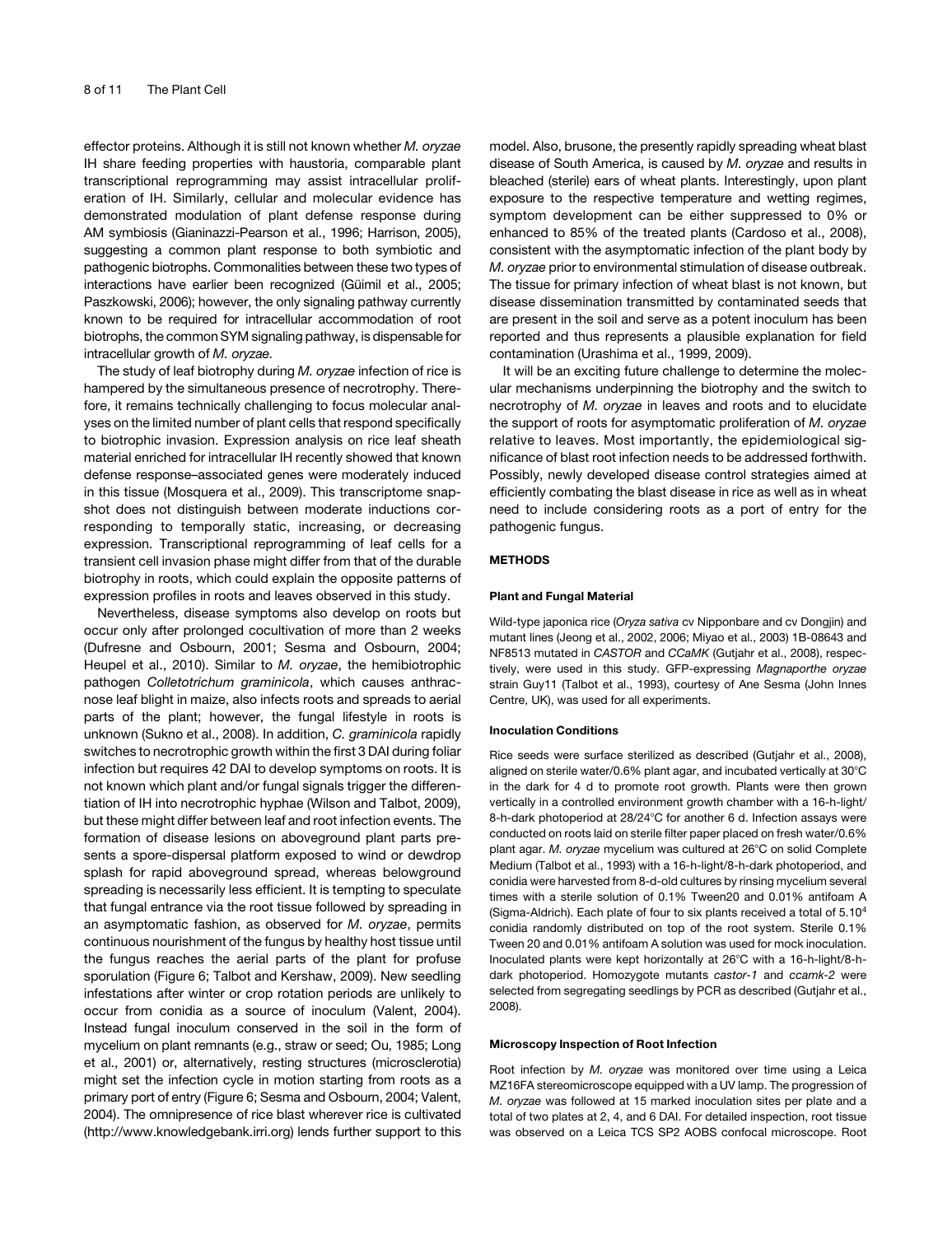samples were treated for 5 min with 15  $\mu$ M propidium iodide (Sigma-Aldrich) to reveal plant cell walls. Independently, membranes were stained with 16 µM FM4-64 dye (Invitrogen) for 20 min. Fluorescence of GFP, propidium iodide, and FM4-64 was detected using an excitation wavelength of 488 nm. Signals emitted from GFP, propidium iodide, and FM4-64 were recorded in two specific emission windows of 510 to 550 nm for GFP and 600 to 650 nm for propidium iodide and FM4-64. *M. oryzae*- and mock-inoculated roots harvested at 6 DAI were stained with trypan blue as described (Brundrett et al., 1984). For electron microscopy, 2-mm-long root segments harvested at 8 DAI were fixed overnight at room temperature in 2% (w/v) paraformaldehyde and 2.5% (v/v) glutaraldehyde in phosphate buffer (0.1 M, pH 7.4). Specimens were washed in phosphate buffer (0.1 M, pH 7.4) and postfixed in 1% (w/v) osmium tetroxide for 1.5 h at room temperature. After several washes in distilled water, specimens were dehydrated progressively through an ethanol series. Specimens were then washed with propylene oxide and embedded in Epon-Araldite resin in flat embedding molds. Ultrathin sections were counterstained with lead citrate and observed with a Philips CM-10 transmission electron microscope.

#### RNA Extraction, cDNA Synthesis, and Real-Time RT-PCR

RNA was extracted from roots infected (M) or not infected (NI) with *M. oryzae* at 2, 4, and 6 d after infection and amplified using the Nugenovation Pico kit (Nugen) as per the manufacturer's instructions. cDNA synthesis and real-time RT-PCR were performed as described earlier (Gutjahr et al., 2008). Primer sequence design for real-time RT-PCR was adopted from (Güimil et al., 2005). Primer sequences to quantify M. *oryzae* were retrieved from (Qi and Yang, 2002), and all primer sequences are listed in Supplemental Table 1 online. The absence of contaminating genomic DNA was confirmed by performing a control PCR on RNA not reverse transcribed (-RT). Expression values were calculated according to Güimil et al. (2005) and normalized as previously described (Gutjahr et al., 2008) to the geometric mean of amplification of three nearly constitutively expressed genes: CYCLOPHILIN2, GAPDH, and POLY-UBIQUITIN. Normalized expression values were displayed as a function of CYCLOPHILIN2 expression. A gene was defined as induced after applying the Student's *t* test with a false discovery rate <0.05.

#### Microarray Analysis

Two independent biological replicates were performed, giving a total of 12 samples, and biotin-labeled cDNA was hybridized to Affymetrix rice Genechips as previously described (Güimil et al., 2005). For analysis, data were normalized using the RMA function in the *affy* Bioconductor package (http://bioconductor.fhcrc.org/) for R statistics software (http://www. r-project.org/). PCA was conducted using whole-genome expression data for the comparison of root samples or fold change values for the comparison between leaf and root samples.

Gene expression variation was analyzed using a fixed-effects linear model. For any given feature (f), the normalized expression value Y<sub>ftir</sub> was modeled as,

$$
Y_{\textit{ftir}} = \beta_0 + \beta_1 \textit{Day}_t + \beta_2 \textit{Inflection}_i + \beta_3 \textit{Day}_t \times \textit{Inflection}_i + \epsilon_{\textit{ftir}} \qquad (1)
$$

where *Day<sub>t</sub>* is the time after infection for  $t = 2$ , 4, or 6 d, *Infection<sub>i</sub>* is the infection status for  $i = 0$ , noninfected and  $i = 1$ , infected roots,  $f$  is the feature number from 1 to F,  $r$  is the replicated number 1 or 2,  $\varepsilon_{\text{ftri}}$  is the error term, and  $\beta_{0-3}$  are parameters to be estimated. Infection-regulated genes were identified on the basis of noncoincidence of the regression lines corresponding to noninfected and infected samples (rejection of H<sub>0</sub>:  $\beta_2 = \beta_3 = 0$ ) (i.e., a difference in either intercept or slope). Q-values were obtained for the resulting set of P values using the Bioconductor Q-value package for R and regulated genes identified at 5% false discovery rate control. An additional fold change cutoff of  $\pm 1$  log<sub>2</sub> fold change was applied on the basis of the maximum fold change observed across the three time points, resulting in a candidate gene list of 2245 features (see Supplemental Data Set 1 online). Selected features were further classified as upregulated (1404 features) or downregulated (841 features) following the sign of the maximum fold change. Features were additionally classified as dynamically regulated based on the difference in slope between noninfected and infected samples (rejection of  $H_0$ : $\beta_3$  = 0). To increase the ability to detect significance of the interaction term  $(\beta_3)$ , Q-values were calculated using only the previously selected features, resulting in the identification of 1642 dynamically regulated features. The sign of the difference in slope  $(\beta_3 - \beta_1)$  was used to classify further features as increasing or decreasing in differential regulation over time. A total of 720 features that were classified as upregulated with a negative slope difference (infected–noninfected) were defined as transiently induced following infection.

For comparative analysis of root and leaf infection, expression of the 720 features was examined in a publically available Affymetrix data set obtained from *Magnaporthe*-infected leaves, harvested 3 and 4 DAI. Features changing by  $\pm 1$  log<sub>2</sub> fold change between 3 and 4 DAI were classified as increasing, or decreasing, respectively. On this basis, 301 features were called as increasing in leaves and 26 as decreasing. Global PCA of leaf and root treatments was conducted as described above using fold change measures. Only the first two components are shown in Figure 5.

#### Accession Numbers

Sequence data from this article can be found in The Institute for Genomic Research or GenBank/EMBL databases under the following accession numbers: CYCLOPHILIN2, LOC\_Os02g02890; GAPDH, LOC\_Os08g03290; POLYUBIQUITIN, LOC\_Os06g46770; CEBiP, LOC\_ Os03g04110; ORK10, Os01g02300; SK2, Os06g12150; WRKY53, Os05g27730; WRKY71, Os02g08440; and Chit1, Os02g39330. The complete data set is accessible through the Gene Expression Omnibus Series accession numbers GSE18361 and GSE7256.

#### Supplemental Data

The following materials can be found in the online version of this article.

Supplemental Figure 1. Real-Time RT-PCR–Based Temporal Expression Analysis of Class I Genes Representative of Rice Defense Response.

Supplemental Table 1. Primer Sequences for Real-Time RT-PCR.

Supplemental Data Set 1. List of Genes Exhibiting a Different Expression Profile in Infected Compared with Noninfected Roots.

#### ACKNOWLEDGMENTS

We thank Caroline Gutjahr for critical reading of the manuscript and for many stimulating discussions. Ane Sesma provided us with many helpful suggestions during the establishment of the rice root infection protocol. We thank Jean Daraspe, Niko Geldner, and Hannes Richter for assistance with transmission electron microscopy, confocal laser scanning microscopy, and real-time RT-PCR, respectively. We appreciate the helpful suggestions of an anonymous reviewer and the coeditor. The work was funded by the Swiss National Science Foundation "professeur boursier" Grant PP00A-110874. S.M. was supported by the Swiss Ministry of Environmental Affairs (StoBoBio/2004.H 12i).

Received July 9, 2010; revised September 2, 2010; accepted September 7, 2010; published September 21, 2010.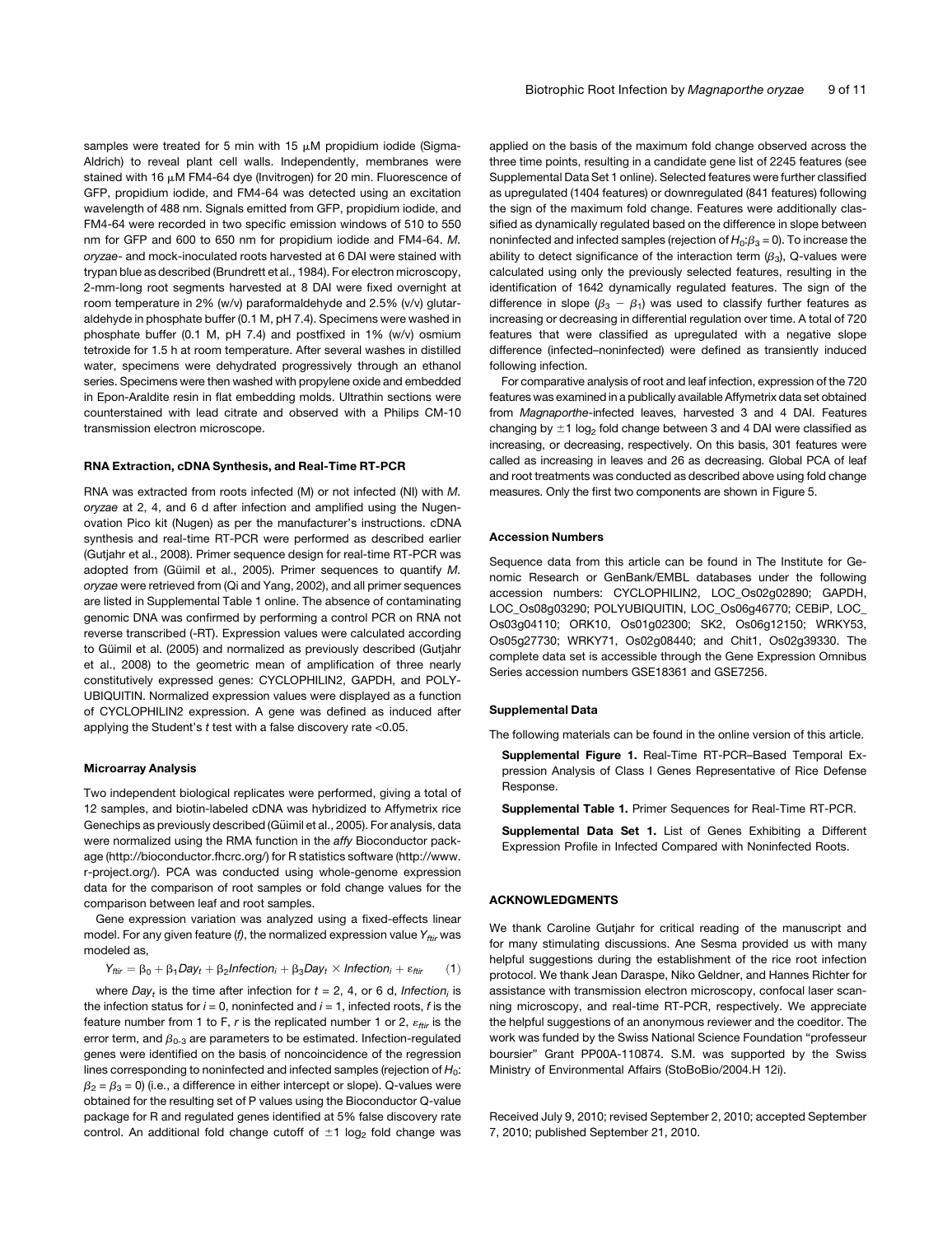#### **REFERENCES**

Agrawal, G., Rakwal, R., Jwa, N., and Agrawal, V. (2001). Signaling molecules and blast pathogen attck activates rice OsPR1a and OsPR1b genes: A model illustrating components participating during defense/stress response. Plant Physiol. Biochem. 39: 1095–1103.

- Asher, M., and Shipton, P. (1981). Biology and Control of Take-All. (London: Academic Press).
- Berrocal-Lobo, M., and Molina, A. (2004). Ethylene response factor 1 mediates Arabidopsis resistance to the soilborne fungus *Fusarium oxysporum*. Mol. Plant Microbe Interact. 17: 763–770.
- Berruyer, R., Poussier, S., Kankanala, P., Mosquera, G., and Valent, B. (2006). Quantitative and qualitative influence of inoculation methods on in planta growth of rice blast fungus. Phytopathology 96: 346–355.
- Boller, T., and Felix, G. (2009). A renaissance of elicitors: Perception of microbe-associated molecular patterns and danger signals by pattern-recognition receptors. Annu. Rev. Plant Biol. 60: 379–406.
- Bolte, S., Talbot, C., Boutte, Y., Catrice, O., Read, N.D., and Satiat-Jeunemaitre, B. (2004). FM-dyes as experimental probes for dissecting vesicle trafficking in living plant cells. J. Microsc. 214: 159–173.
- Brundrett, M.C., Piché, Y., and Peterson, R.L. (1984). A new method for observing the morphology of vesicular-arbuscular mycorrhizae. Can. J. Bot. 62: 2128–2134.
- Caldo, R.A., Nettleton, D., Peng, J., and Wise, R.P. (2006). Stagespecific suppression of basal defense discriminates barley plants containing fast- and delayed-acting Mla powdery mildew resistance alleles. Mol. Plant Microbe Interact. 19: 939–947.
- Caldo, R.A., Nettleton, D., and Wise, R.P. (2004). Interaction-dependent gene expression in Mla-specified response to barley powdery mildew. Plant Cell 16: 2514–2528.
- Cannon, P. (1994). The newly recognized family Magnaporthaceae and its interrelationships. Systema Ascomycetum 13: 25–42.
- Cardoso, C.A.A., Reis, E.M., and Moreira, E.N. (2008). Development of a warning system for wheat blast caused by *Pyricularia grisea*. Summa Phytopathol. 34: 216–221.
- Cheng, D.W., Armstrong, K.C., Tinker, N., Wight, C.P., He, S., Lybaert, A., Fedak, G., and Molnar, S.J. (2002b). Genetic and physical mapping of Lrk10-like receptor kinase sequences in hexaploid oat (*Avena sativa* L.). Genome 45: 100–109.
- Cheng, D.W., He, S., and Armstrong, K.C. (2002a). Modified expression of two receptor kinase genes in hexaploid oat (*Avena sativa* L.) on inoculation with crown rust. Physiol. Mol. Plant Pathol. 61: 281–288.
- Chujo, T., et al. (2008). Characterization of an elicitor-induced rice WRKY gene, OsWRKY71. Biosci. Biotechnol. Biochem. 72: 240–245.
- Chujo, T., Sugioka, N., Masuda, Y., Shibuya, N., Takemura, T., Okada, K., Nojiri, H., and Yamane, H. (2009). Promoter analysis of the elicitor-induced WRKY gene OsWRKY53, which is involved in defense responses in rice. Biosci. Biotechnol. Biochem. 73: 1901–1904.
- Doehlemann, G., Wahl, R., Horst, R.J., Voll, L.M., Usadel, B., Poree, F., Stitt, M., Pons-Kühnemann, J., Sonnewald, U., Kahmann, R., and Kämper, J. (2008). Reprogramming a maize plant: Transcriptional and metabolic changes induced by the fungal biotroph *Ustilago maydis.* Plant J. 56: 181–195.
- Dufresne, M., and Osbourn, A.E. (2001). Definition of tissue-specific and general requirements for plant infection in a phytopathogenic fungus. Mol. Plant Microbe Interact. 14: 300–307.
- Farman, M.L., Eto, Y., Nakao, T., Tosa, Y., Nakayashiki, H., Mayama, S., and Leong, S.A. (2002). Analysis of the structure of the AVR1- CO39 avirulence locus in virulent rice-infecting isolates of *Magnaporthe grisea.* Mol. Plant Microbe Interact. 15: 6–16.
- Feuillet, C., Schachermayr, G., and Keller, B. (1997). Molecular

cloning of a new receptor-like kinase gene encoded at the *Lr10* disease resistance locus of wheat. Plant J. 11: 45–52.

- Gianinazzi-Pearson, V., Dumas-Gaudot, E., Gollotte, A., Tahiri-Alaoui, A., and Gianinazzi, S. (1996). Cellular and molecular defence-related root responses to invasion by arbuscular mycorrhizal fungi. New Phytol. 133: 45–57.
- Gjetting, T., Hagedorn, P.H., Schweizer, P., Thordal-Christensen, H., Carver, T.L.W., and Lyngkjaer, M.F. (2007). Single-cell transcript profiling of barley attacked by the powdery mildew fungus. Mol. Plant Microbe Interact. 20: 235–246.
- Glazebrook, J. (2005). Contrasting mechanisms of defense against biotrophic and necrotrophic pathogens. Annu. Rev. Phytopathol. 43: 205–227.
- Güimil, S., Chang, H.-S., Zhu, T., Sesma, A., Osbourn, A., Roux, C., Ioannidis, V., Oakeley, E.J., Docquier, M., Descombes, P., Briggs, S.P., and Paszkowski, U. (2005). Comparative transcriptomics of rice reveals an ancient pattern of response to microbial colonization. Proc. Natl. Acad. Sci. USA 102: 8066–8070.
- Gutjahr, C., Banba, M., Croset, V., An, K., Miyao, A., An, G., Hirochika, H., Imaizumi-Anraku, H., and Paszkowski, U. (2008). Arbuscular mycorrhiza-specific signaling in rice transcends the common symbiosis signaling pathway. Plant Cell 20: 2989–3005.
- Gutjahr, C., Casieri, L., and Paszkowski, U. (2009). *Glomus intraradices* induces changes in root system architecture of rice independently of common symbiosis signaling. New Phytol. 182: 829–837.
- Harrison, M.J. (2005). Signaling in the arbuscular mycorrhizal symbiosis. Annu. Rev. Microbiol. 59: 19–42.
- Harrison, M.J., Dewbre, G.R., and Liu, J. (2002). A phosphate transporter from *Medicago truncatula* involved in the acquisition of phosphate released by arbuscular mycorrhizal fungi. Plant Cell 14: 2413–2429.
- Hermanns, M., Slusarenko, A.J., and Schlaich, N.L. (2003). Organspecificity in a plant disease is determined independently of R gene signaling. Mol. Plant Microbe Interact. 16: 752–759.
- Heupel, S., Roser, B., Kuhn, H., Lebrun, M.H., Villalba, F., and Requena, N. (2010). Erl1, a novel era-like GTPase from *Magnaporthe oryzae*, is required for full root virulence and is conserved in the mutualistic symbiont *Glomus intraradices*. Mol. Plant Microbe Interact. 23: 67–81.
- Jeong, D.-H., An, S., Kang, H.-G., Moon, S., Han, J.-J., Park, S., Lee, H.S., An, K., and An, G. (2002). T-DNA insertional mutagenesis for activation tagging in rice. Plant Physiol. 130: 1636–1644.
- Jeong, D.-H., et al. (2006). Generation of a flanking sequence-tag database for activation-tagging lines in japonica rice. Plant J. 45: 123–132.
- Kaku, H., Nishizawa, Y., Ishii-Minami, N., Akimoto-Tomiyama, C., Dohmae, N., Takio, K., Minami, E., and Shibuya, N. (2006). Plant cells recognize chitin fragments for defense signaling through a plasma membrane receptor. Proc. Natl. Acad. Sci. USA 103: 11086–11091.
- Kaneda, T., Taga, Y., Takai, R., Iwano, M., Matsui, H., Takayama, S., Isogai, A., and Che, F.-S. (2009). The transcription factor OsNAC4 is a key positive regulator of plant hypersensitive cell death. EMBO J. 28: 926–936.
- Kankanala, P., Czymmek, K., and Valent, B. (2007). Roles for rice membrane dynamics and plasmodesmata during biotrophic invasion by the blast fungus. Plant Cell 19: 706–724.
- Kasai, K., Kanno, T., Akita, M., Ikejiri-Kanno, Y., Wakasa, K., and Tozawa, Y. (2005). Identification of three shikimate kinase genes in rice: Characterization of their differential expression during panicle development and of the enzymatic activities of the encoded proteins. Planta 222: 438–447.
- Kim, S.T., Kang, Y.H., Wang, Y., Wu, J., Park, Z.Y., Rakwal, R., Agrawal, G.K., Lee, S.Y., and Kang, K.Y. (2009). Secretome analysis of differentially induced proteins in rice suspension-cultured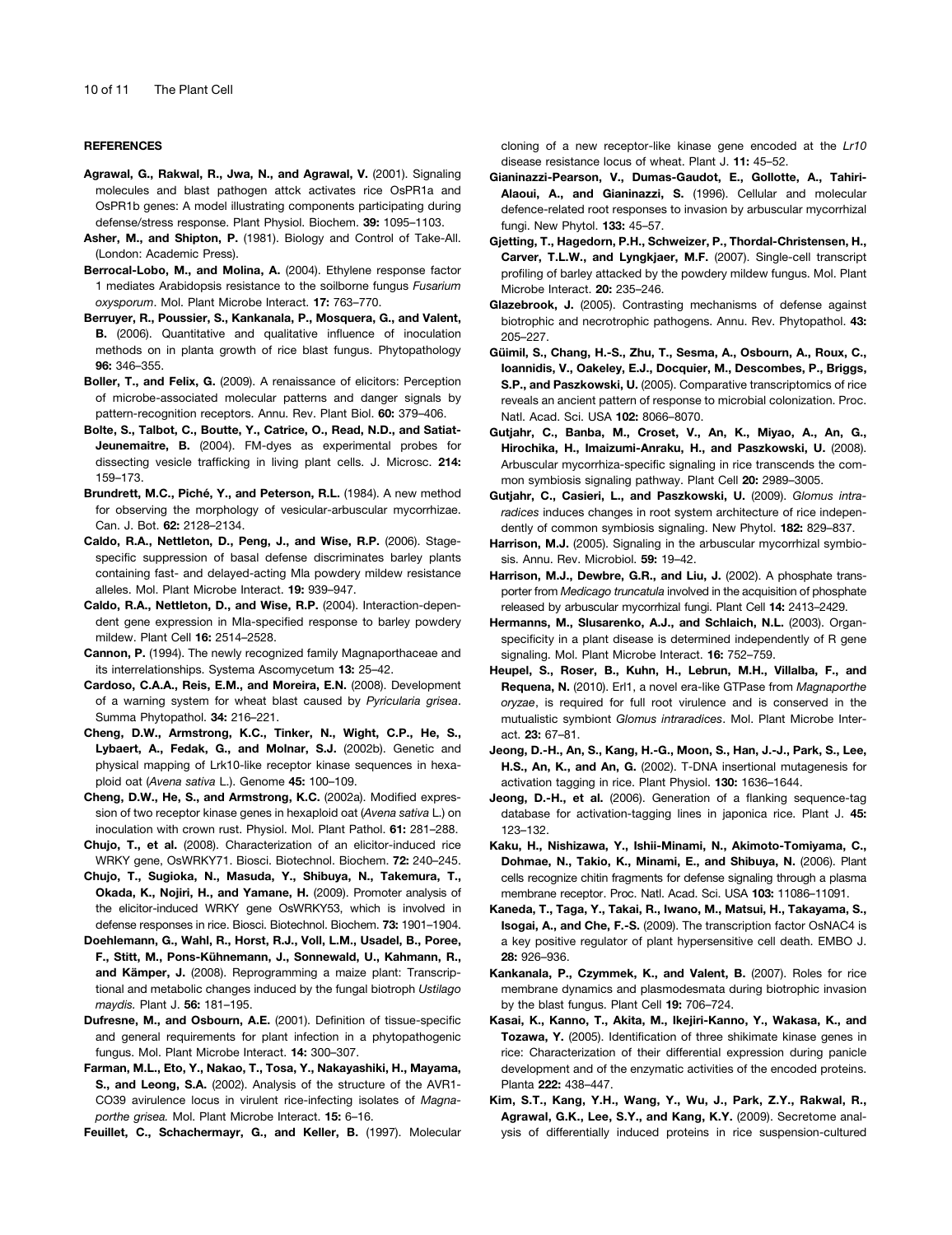cells triggered by rice blast fungus and elicitor. Proteomics 9: 1302– 1313.

- Kimbrough, J.M., Salinas-Mondragon, R., Boss, W.F., Brown, C.S., and Sederoff, H.W. (2004). The fast and transient transcriptional network of gravity and mechanical stimulation in the Arabidopsis root apex. Plant Physiol. 136: 2790–2805.
- Lagopodi, A.L., Ram, A.F.J., Lamers, G.E.M., Punt, P.J., Van den Hondel, C.A.M.J.J., Lugtenberg, B.J.J., and Bloemberg, G.V. (2002). Novel aspects of tomato root colonization and infection by *Fusarium oxysporum* f. sp. *radicis-lycopersici* revealed by confocal laser scanning microscopic analysis using the green fluorescent protein as a marker. Mol. Plant Microbe Interact. 15: 172–179.
- Landschoot, P., and Jackson, N. (1989). *Magnaporthe poae* sp. nov., a hyphopodiate fungus with a *Phialophora* anamorph from grass roots in the United States. Mycol. Res. 93: 59–62.
- Lee, M.-W., Qi, M., and Yang, Y. (2001). A novel jasmonic acidinducible rice myb gene associates with fungal infection and host cell death. Mol. Plant Microbe Interact. 14: 527–535.
- Lewis, D.H. (1973). Concepts in fungal nutrition and the origin of biotrophy. Biol. Rev. Camb. Philos. Soc. 48: 261–277.
- Long, D., Correll, J., Lee, F., and TeBeest, D. (2001). Rice blast epidemics initiated by infested rice grain on the soil surface. Plant Dis. 85: 612–616.
- Maciá-Vicente, J.G., Jansson, H.B., Talbot, N.J., and Lopez-Llorca, L.V. (2009). Real-time PCR quantification and live-cell imaging of endophytic colonization of barley (*Hordeum vulgare*) roots by *Fusarium equiseti* and *Pochonia chlamydosporia.* New Phytol. 182: 213–228.
- McGee, J., Hamer, J., and Hodges, T. (2001). Characterization of a PR-10 pathogenesis-related gene family induced in rice during infection with *Magnaporthe grisea*. Mol. Plant Microbe Interact. 14: 877–886.
- Midoh, N., and Iwata, M. (1996). Cloning and characterization of a probenazole-inducible gene for an intracellular pathogenesis related protein in rice. Plant Cell Physiol. 37: 9–18.
- Miyao, A., Tanaka, K., Murata, K., Sawaki, H., Takeda, S., Abe, K., Shinozuka, Y., Onosato, K., and Hirochika, H. (2003). Target site specificity of the Tos17 retrotransposon shows a preference for insertion within genes and against insertion in retrotransposon-rich regions of the genome. Plant Cell 15: 1771–1780.
- Mosquera, G., Giraldo, M.C., Khang, C.H., Coughlan, S., and Valent, B. (2009). Interaction transcriptome analysis identifies *Magnaporthe oryzae* BAS1-4 as biotrophy-associated secreted proteins in rice blast disease. Plant Cell 21: 1273–1290.
- Munch, S., Lingner, U., Floss, D.S., Liudwig, N., Sauer, N., and Deising, H.B. (2008). The hemibiotrophic lifestyle of *Colletotrichum* species. J. Plant Physiol. 165: 41-51.
- O'Connell, R.J., and Panstruga, R. (2006). Tete a tete inside a plant cell: Establishing compatibility between plants and biotrophic fungi and oomycetes. New Phytol. 171: 699–718.
- Ou, S. (1985). Rice Diseases. (Kew, Surrey, UK: Commonwealth Mycological Institute).
- Panstruga, R. (2003). Establishing compatibility between plants and obligate biotrophic pathogens. Curr. Opin. Plant Biol. 6: 320–326.
- Parniske, M. (2000). Intracellular accommodation of microbes by plants: A common developmental program for symbiosis and disease? Curr. Opin. Plant Biol. 3: 320–328.
- Parniske, M. (2008). Arbuscular mycorrhiza: The mother of plant root endosymbioses. Nat. Rev. Microbiol. 6: 763–775.
- Paszkowski, U. (2006). Mutualism and parasitism: The yin and yang of plant symbioses. Curr. Opin. Plant Biol. 9: 364–370.
- Perfect, S.E., and Green, J.R. (2001). Infection structures of biotrophic and hemibiotrophic fungal plant pathogens. Mol. Plant Pathol. 2: 101–108.
- Qi, M., and Yang, Y. (2002). Quantification of *Magnaporthe grisea* during infection of rice plants using real-time polymerase chain reaction and Northern blot/phosphoimaging analyses. Phytopathology 92: 870–876.
- Rebouillat, J., Dievart, A., Verdeil, J., Escoute, J., Giese, G., Breitler, J., Gantet, P., Espeout, S., Guiderdoni, E., and Périn, C. (2009). Molecular genetics of rice root development. Rice 2: 15–34.
- Schulze-Lefert, P., and Panstruga, R. (2003). Establishment of biotrophy by parasitic fungi and reprogramming of host cells for disease resistance. Annu. Rev. Phytopathol. 41: 641–667.
- Sesma, A., and Osbourn, A.E. (2004). The rice leaf blast pathogen undergoes developmental processes typical of root-infecting fungi. Nature 431: 582–586.
- Skibbe, D.S., Doehlemann, G., Fernandes, J., and Walbot, V. (2010). Maize tumors caused by *Ustilago maydis* require organ-specific genes in host and pathogen. Science 328: 89–92.
- Sukno, S.A., Garcia, V.M., Shaw, B.D., and Thon, M.R. (2008). Root infection and systemic colonization of maize by *Colletotrichum graminicola.* Appl. Environ. Microbiol. 74: 823–832.
- Talbot, N.J. (2003). On the trail of a cereal killer: Exploring the biology of *Magnaporthe grisea*. Annu. Rev. Microbiol. 57: 177–202.
- Talbot, N.J., and Kershaw, M.J. (2009). The emerging role of autophagy in plant pathogen attack and host defence. Curr. Opin. Plant Biol. 12: 444–450.
- Talbot, N.J., Ebbole, D.J., and Hamer, J.E. (1993). Identification and characterization of MPG1, a gene involved in pathogenicity from the rice blast fungus *Magnaporthe grisea*. Plant Cell 5: 1575–1590.
- Tao, Y., Xie, Z., Chen, W., Glazebrook, J., Chang, H.S., Han, B., Zhu, T., Zou, G., and Katagiri, F. (2003). Quantitative nature of *Arabidopsis* responses during compatible and incompatible interactions with the bacterial pathogen *Pseudomonas syringae*. Plant Cell 15: 317–330.
- Tucker, S.L., Besi, M.I., Galhano, R., Franceschetti, M., Goetz, S., Lenhert, S., Osbourn, A., and Sesma, A. (2010). Common genetic pathways regulate organ-specific infection-related development in the rice blast fungus. Plant Cell 22: 953–972.
- Urashima, A.S., Grosso, C.R.F., Stabili, A., Freitas, E.G., Silva, C.P., Netto, D.C.S., Franco, I., and Bottan, J.H.M. (2009). Effect of *Magnaporthe grisea* on seed germination, yield and quality of wheat. In Advances in Genetics, Genomics and Control of Rice Blast Disease, G.L. Wang and B. Valent, eds (Dordrecht, The Netherlands: Springer), pp. 267–277.
- Urashima, A.S., Hashimoto, Y., Don, L.D., Kusaba, M., Tosa, Y., Nakayashiki, H., and Mayama, S. (1999). Molecular analysis of the wheat blast population in Brazil with a homolog of retrotransposon MGR583. Ann Phytopathol Soc Jpn. 65: 429–436.
- Valent, B. (2004). Plant disease: Underground life for rice foe. Nature 431: 516–517.
- Valent, B., Farrall, L., and Chumley, F.G. (1991). *Magnaporthe grisea* genes for pathogenicity and virulence identified through a series of backcrosses. Genetics 127: 87–101.
- Wharton, P.S., Julian, A.M., and O'Connell, R.J. (2001). Ultrastructure of the infection of *Sorghum bicolor* by *Colletotrichum sublineolum.* Phytopathology 91: 149–158.
- Wilson, R.A., and Talbot, N.J. (2009). Under pressure: Investigating the biology of plant infection by *Magnaporthe oryzae.* Nat. Rev. Microbiol. 7: 185–195.